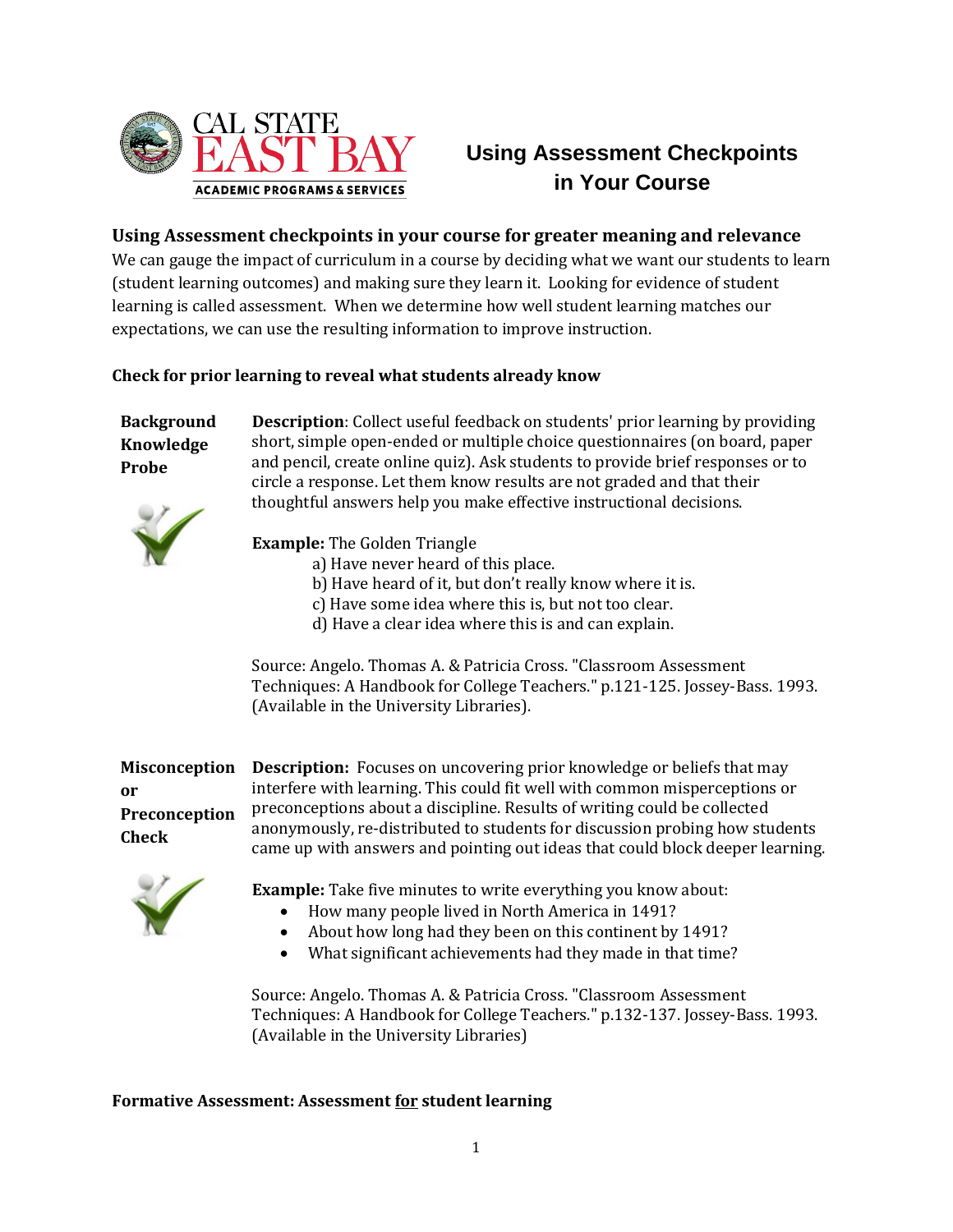Formative assessment is the assessment of the learning process while learning is still taking place to help understand why students are or are not learning. In many cases, there is not a grade. If you want to check students' understanding along the way when you are lecturing or conducting an inclass activity, there are a number of quick and easy approaches you can use to get students' responses. Then, you can decide where to go from there --such as revisit points already covered, engage more deeply with the material, or move on. Below are number of simple and electronic ways instructors can use to stop and check for understanding (formative assessment) to assess how students are doing to prepare them for graded assessment (summative).

# **Think-Pair Share**

**Description**: Think-pair-share can be a prelude to a large class discussion. Rather than immediately go from lecture to large group discussion, consider this three-minute strategy to help students feel more comfortable and prepared to participate by first reflecting on a concept or question, sharing it with a neighbor, and offering to share with the whole class.

**Example:** Ask a question related to the lecture material and ask each student to think about it for one minute (taking notes as desired). Ask each student to turn to a neighbor, and each take about 30 seconds to share his/her response. In the third minute, have them come up with a response they can both agree on. After that, open the full class discussion with something like "So, Sarah, what did you and your partner consider to be a good answer to our question?"

## **Letter Cards for fast quiz**



**Description:** Students use pre-printed cards with lettters (e.g. A-D), and use letters to answer questions.

**Example:** Stop and ask a multiple choice question for which you have put the possible responses on the board with a corresponding letter such as A-D. Have students hold up a pre-printed card with the letter of the answer they believe to be correct, just in front of the chin (so others cannot see their response).



**Muddiest Point Description:** Ask students to reflect on and assess their own understanding of their own learning. At the conclusion of a segment of learning ask students to write down what was clear and what was not clear or what was important and what do they still have questions about. You can collect the information and begin the next class using this information.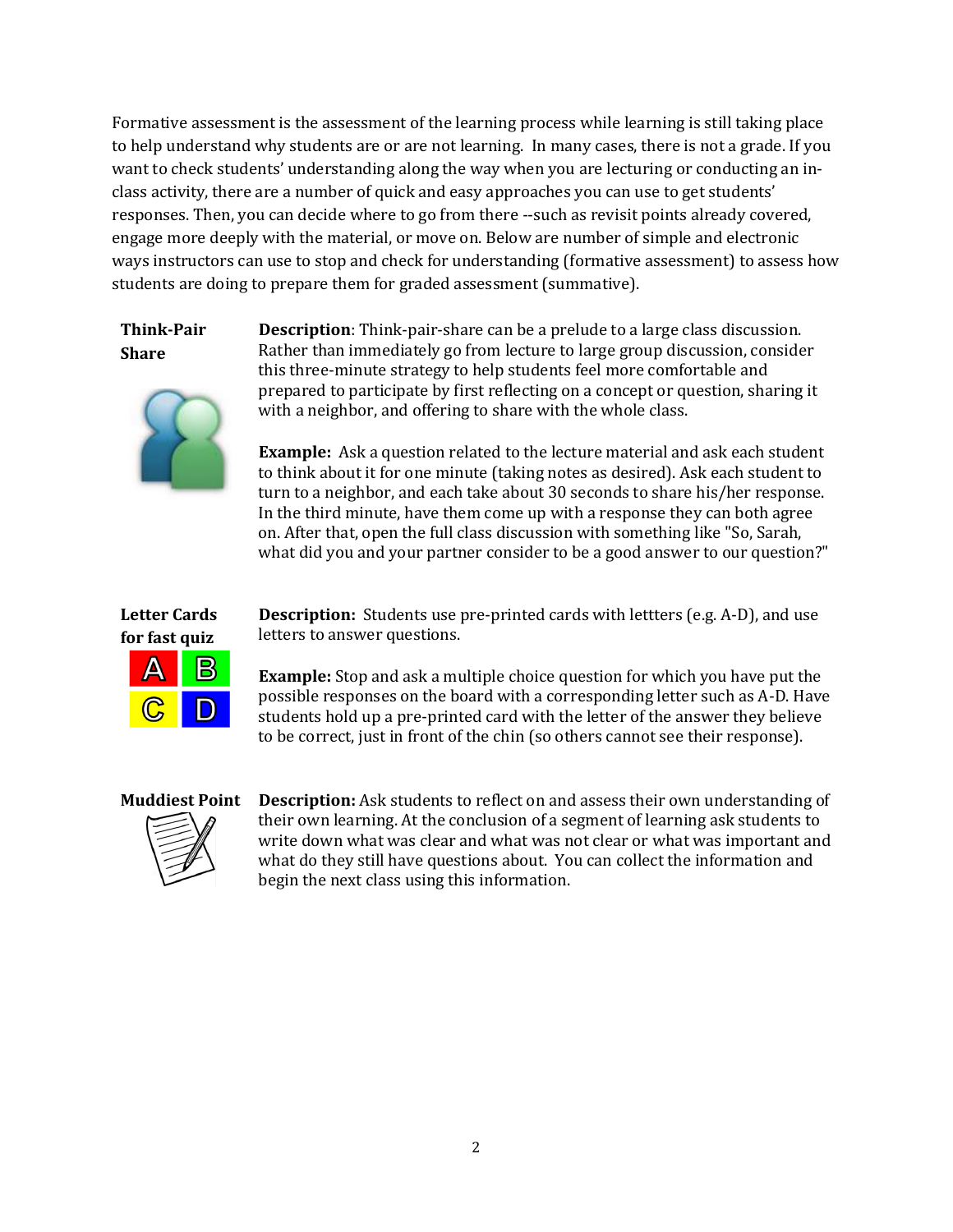

**Hand Signals Description option 1**: Students use a "thumb's up," "thumb's down," or "thumb to the side" to answer true, false, or unsure. **Example:** Stop and ask a true false question. Ask students to indicate if they believe it is true by placing a "thumbs up", if they believe it's false with a "thumbs down", or if they are really not sure with a "thumb to the side." **Description option 2:** Students hold up 1-4 fingers to answer multiple choice questions.

> **Example:** Stop and ask a multiple choice question for which you have put the possible responses on the board. Number each response from 1-4. Have students hold up the number of fingers corresponding to the answer they believe to be correct.

### **Smart Devices for polling students**



**Description:** Poll Everywhere is a free classroom response system that lets instructors engage with students during class. Students answer given questions with their cellphones or other smart device. You can sign up <https://www.polleverywhere.com/>

- 1. Ask your students a question with the free Poll Everywhere app
- 2. Students answer in real time using mobile phones, Twitter, or web browsers
- **3.** You can present collective responses live on the web or in a PowerPoint presentation



**Clickers Description**: Clickers are electronic hand-held devices students use to respond to quiz-like questions posed by the instructor. Immediate feedback shows how many have answered correctly.

> **Example:** In the CSU East Bay Freshman Learning Community, General Studies and some discipline classes have previously used iClickers to anonymously poll for student understanding or as a survey tool for students' opinions.

### **Source:** <https://www1.iclicker.com/>



### **Additional approaches for formative assessment**

- Early draft papers with feedback to students for improvement (scaffolding)
- Practice presentations
- Quizzes
- Faculty observation and feedback
- Peer/self –assessments